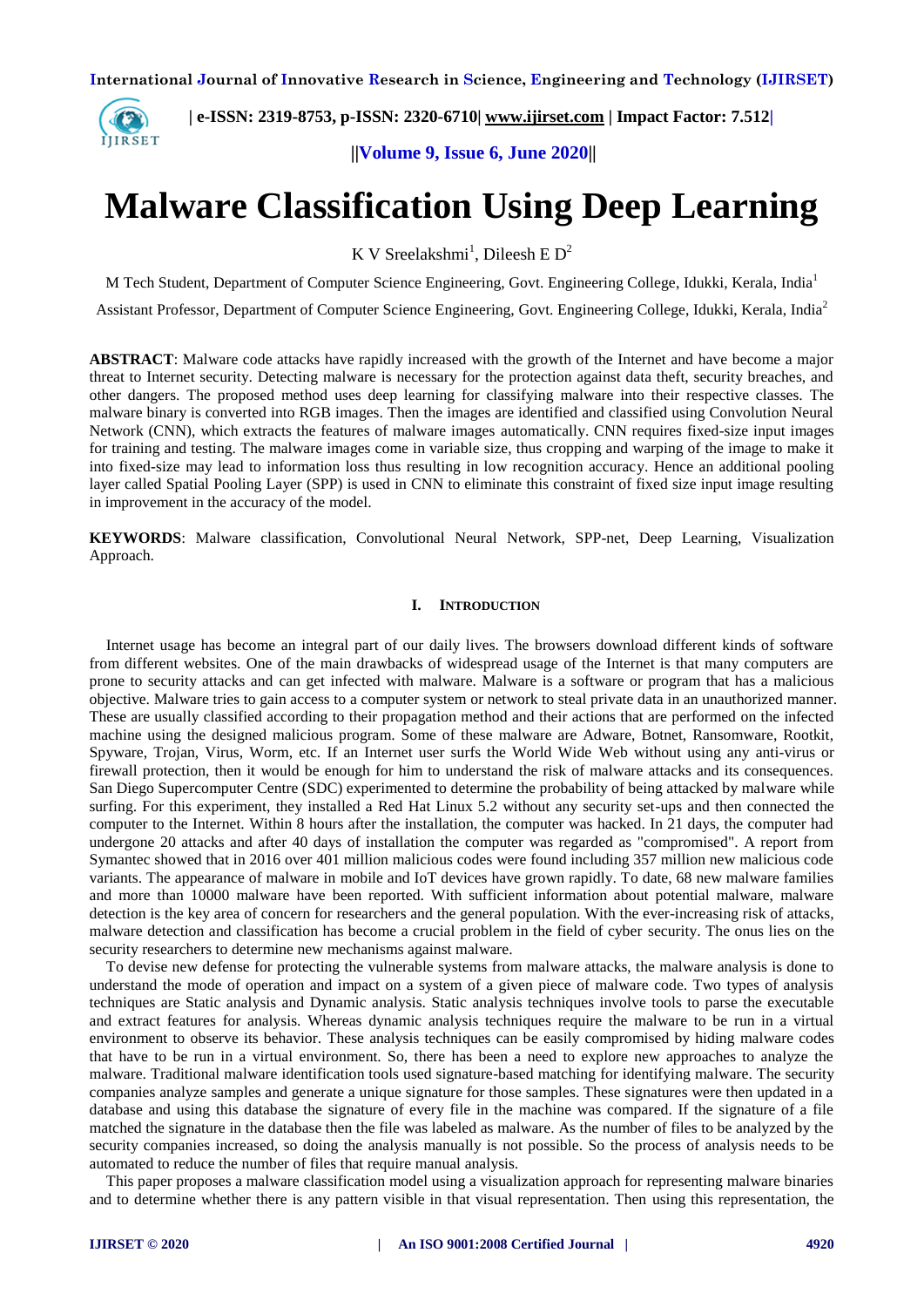

 **| e-ISSN: 2319-8753, p-ISSN: 2320-6710| www.ijirset.com | Impact Factor: 7.512|**

# **||Volume 9, Issue 6, June 2020||**

malware samples are classified into their families. Malware classification is very essential as it helps an analyst to understand the malware behavior. This helps the analyst to determine new detection and sanitization techniques for malware by getting information about the malware family or class. Here the malware samples are represented as RGB images and are classified using Convolutional Neural Network (CNN). By converting the malware into images, we have converted the analyses process free from the problems faced by static and dynamic analysis. All the CNN models have a major drawback that it accepts fixed-size images for training and testing. As malware files come in variable sizes, thus modifying an input image to fixed size is not ideal in case of malware classification as it is susceptible to content loss before the classification stage. To overcome the constraint of fixed size image, an additional pooling layer called Spatial Pyramid Pooling (SPP) which eliminates these fixed-size constraints. Thus the new network can generate fixed-length output for variable size images.

The remainder of this paper is structured as follows: Section II gives the details about the related researches, Section III details the proposed system, Section IV gives the details of the experimental setup, Section V shows the result analysis and Section VI concludes the paper.

#### **II. RELATED WORKS**

This section presents previous researches based on static analysis, dynamic analysis, hybrid analysis, and visualization approaches for malware classification and detection.

## *A. STATIC ANALYSIS APPROACHES*

Detection of malware using static analysis requires the malware binary to be disassembled and analyses its execution logic. This type of detection method cannot detect new malware. Malware detection based on static analysis is faster and has higher accuracy than dynamic analysis. The drawback is that it is very time consuming and requires an expert to perform analysis.

Zhao et al. [1] proposed a virus detection system where the malware executable is converted into assembly language using a disassembler. Then this assembly language is converted into a control flow graph. From the control flow graph, the features were extracted using Rapid Arithmetic Method, and these features are trained and classified using Decision tree, Bagging, and Random Forest algorithms.

Ye et al. [2] proposed a system for malware detection using Object Oriented Association (OOA) mining -based classification. The program executable was converted into API execution sequences using a PE Parser. The API sequences were then grouped into a 32-bit ID which represented the corresponding API functions. The API calls were used as the signature for the PE files. Using the OOA mining algorithm class association rules were generated which was then used for classification. They demonstrated using experimental analysis that the IMDS model had higher accuracy and efficiency than the popular anti-virus software like Norton antivirus, McAfee Virus Scan, as well as previous data mining based detection systems which employed Naive Bayes, Support Vector Machine (SVM) and Decision Tree techniques.

## *B. DYNAMIC ANALYSIS APPROACHES*

In the dynamic analysis, the malware codes are run in a virtually controlled environment and the behavior of the malware is analyzed during its execution. During the execution, its system interaction effects on the machine are observed. It is time-consuming and some malware may not be able to run in such a virtual environment. It can detect known and unknown malware but has a high false-positive rate.

Zolkipli et al. [3] proposed an approach for behavior-based analysis of malware and to classify malware into new classes using artificial intelligence techniques. They used Honeypot, HoneyClient, and Amun to collect malware samples for analysis. Behavior reports for each sample were generated using CWSandbox and Anubis virtual machines and each report was analyzed manually. Then using the Artificial Intelligence technique the malware samples were grouped as Worms and Trojans. The only drawback of this approach was that they did not automate the report analysis, so considering the huge volume of malware samples generated in present times, a human analysis will not be feasible.

Chun et al. [4] proposed a malware detection system in which the API logs are collected by running the malware samples in a virtual environment. From the API Log collected the features for classification are extracted. The classifier used is Naive Bayesian, J48 Decision Tree, and Support Vector Machine to classify whether the given sample is a malware or benign. The drawback of this system is the monitoring overhead and tracing of API is less accurate.

Tobiyama et al. [5] proposed a malware detection system based on traffic analysis. To generate the dataset the malware files were run in a controlled virtual environment such as Cuckoo Sandbox. The malware behavior was traced to find generated and injected processes. Log files are created about the behavior of the malware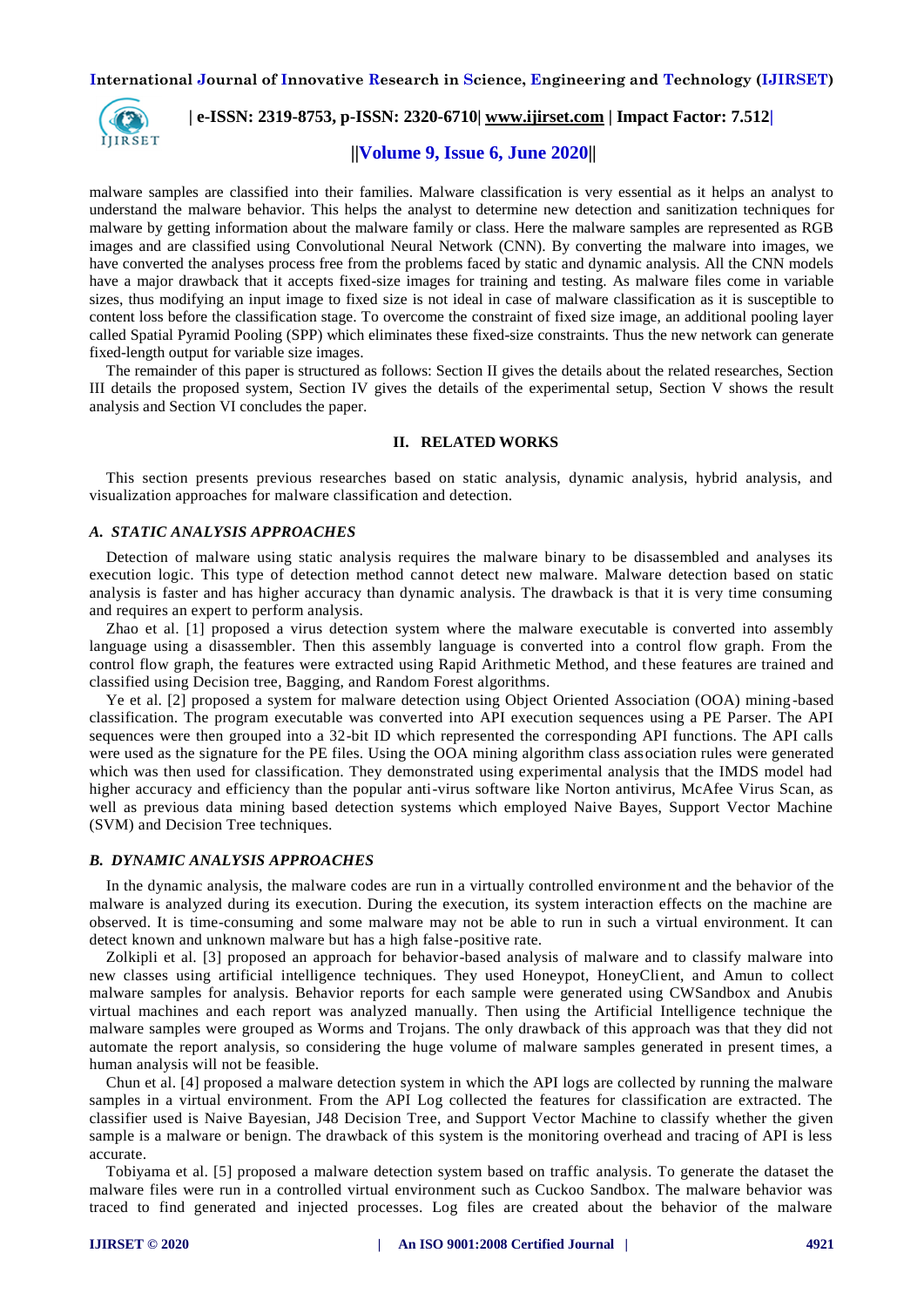

 **| e-ISSN: 2319-8753, p-ISSN: 2320-6710| www.ijirset.com | Impact Factor: 7.512|**

# **||Volume 9, Issue 6, June 2020||**

analyzedduring runtime. Features are extracted and converted into images and then given to CNN for classification. The drawback is that it used a small dataset and the malware can detect the presence of the virtual environment, so it may behave differently resulting in a high false-positive rate.

Biley et al. [6] developed a classification model that defines malware behavior as a system state change. The malware binaries were executed in the virtual environment with Windows XP installed. The virtual machine is partially secured using a firewall to prevent any immediate malware attack behavior during the execution period. Then a behavioral fingerprint of malware's activity is created which includes files written, processes created and network connection, etc. To cluster the malware a pairwise single-linkage hierarchical clustering of the fingerprints using Normalized Compression Distance (NCD) as a distance metric was used. This technique was applied to automated classification and analysis of 3700 malware samples collected over a period of six months. They also measure and compare the consistency, completeness, and conciseness of the clusters with that of AV products. The drawback of this work is that the capability and environment of the virtualized system are static throughout the experiments for consistency.

## *C. HYBRID ANALYSIS APPROACHES*

Anderson et al. [7] proposed a method, in which multiple data sources (the static binary, the disassembled binary file, its control flow graph, a dynamic instruction trace, and system call trace, and a file information feature vector) are used. For the binary file, disassembled file, and two dynamic traces, kernels based on the Markov chain graphs are used. The Graphlet kernel was used for the control flow graph and the standard Gaussian kernel was used for the file information feature vector. To find the weighted combination of the data sources multiple kernel learning was employed and Support Vector Machine was used to classify the dataset into malware or benign. The system tested 780 malware and 776 benign instances.

Islam et al. [8] proposed an approach for classifying malware and benign files based on both static and dynamic features. The static features used were function length frequency and printable string information. Dynamic features used are API function names and API parameters. The experiment was conducted on 2939 executable files including 541 benign files separately for every feature and then for the integrated method for Meta classifiers SVM, IB1, DT, and RF. The result showed that all Meta classifiers acquired the highest accuracy for integrated features and meta-RF is the best performer for all cases. They also compared their approach with other existing methods and found that their approach is showing better results.

Santos et al. [9] proposed an approach where both static and dynamic features were collected to train a malware classifier called OPEM. They used frequency of occurrence of operational codes, static features with execution trace of an executable, system calls, dynamic features to train the model to show that hybrid approaches perform better than both approaches run separately. They verified their approach using two different datasets along with Decision tree, KNN, Bayesian Network, and SVM.

# *D. VISUALIZATION APPROACHES*

Malware analysis and classification can also be performed by using a visual representation of malware, thus making it an image processing problem. The malware images belonging to the same malware family are visually similar, and they differ noticeably from images belonging to other families. Thus with image similarity, the malware can be detected and classified using image recognition methods.

Nataraj et al. [10] were the first to explore the use of byte plot visualization for automatic malware classification. The malware samples were converted into byte plot representation and texture-based features were extracted for classification. They used GIST for computing the texture features of malware images. Their dataset consisted of 9,458 malware samples belonging to 25 different malware families which were collected using Anubis virtual environment. They used a global feature to train the KNN model with Euclidean distance as the distance measure to classify malware samples into respective classes. The results obtained showed that the image-based malware classification was much quicker than the existing dynamic approaches. The drawback of this approach was there was a huge computational overhead of computing the texture-based features.

Makandar et al. [11] proposed a malware classification and analysis technique was malware binaries are converted into grayscale images and are classified based on their texture features. They extracted texture -based global features using Gabor filter and GIST. The dataset used was Mahenhur for the experiment which consisted of 3131 malware binary samples from 24 different malware families. The texture features extracted were trained using an Artificial Neural Network for classification.

Aziz et al. [12] proposed the detection of malware classification model build using an image processing technique. Here image similarity approach is used to detect and retrieve viruses in the form of malware. They performed experimental result analysis on the Malimg dataset for experiment and showed that image processing techniques such as Normalization of malware grayscale images then applying wavelet transform using Discrete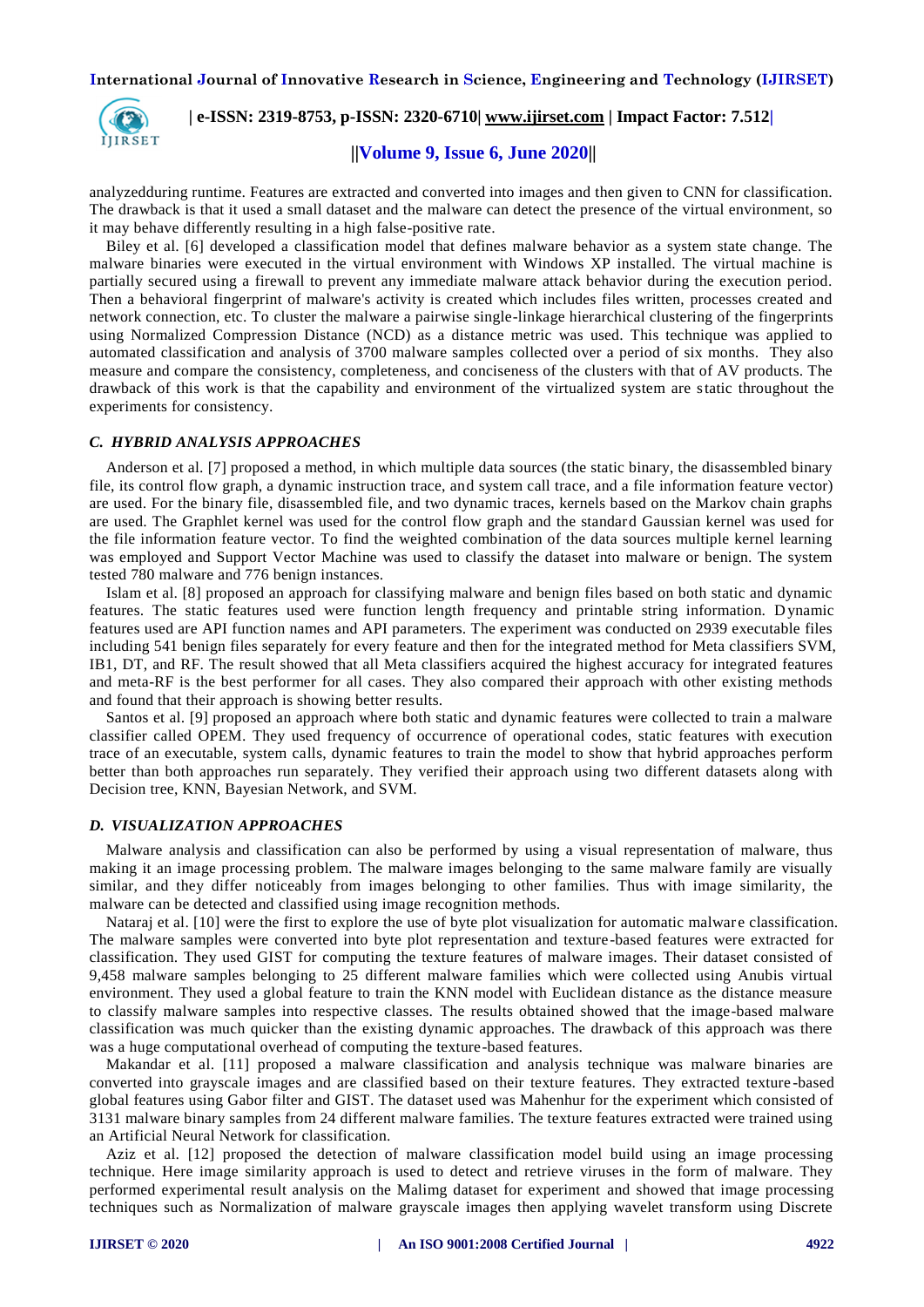

 **| e-ISSN: 2319-8753, p-ISSN: 2320-6710| www.ijirset.com | Impact Factor: 7.512|**

# **||Volume 9, Issue 6, June 2020||**

Wavelet Transform at three-level decomposition with PCA. The dimensionality reduction is done on the normalized image such as pre-processed malware. After decomposition, they applied wavelet-based statistical features such as mean, RMS, Standard Deviation, and Variance. The model gave an accuracy of 92.92% on the Maheneur dataset and 88.75% accuracy on the Malimg dataset.

Han et al. [13] proposed a malware detection and classification method using the op -code sequence to classify malware. The malware samples were converted into image matrices to visually represent malware which assisted in detecting features of malware and also in finding similarities between different samples swiftly. At first, the binary samples were disassembled using IDAPro and then opcode sequences were divided into blocks. They used two hash functions for each block of the opcode sequence and computed a coordinate and RGB value using the two hash function. The RGB values were plotted to the corresponding coordinates in the matrix of 8 by 8 dimensions to get an image matrix. To calculate the similarities between image matrices, they used selective a rea matching and evaluated their model on malware samples from 10 different families. Their results showed that image matrices of malware from the same family had a higher similarity score than with malware from different families. This shows that image matrices can effectively classify malware families.

Liu et al. [14] proposed a malware classification approach to automatically assign malware to their respective families and detect new malware. They used Opcode, import functions and grayscale byte plot as features. These features were then used for classifying the malware to their malware families and to identify new malware. To detect new malware the families used the Shared Nearest Neighbour clustering algorithm. The model was evaluated on a dataset consisting of 21,740 malware samples of 9 different malware families and reported an accuracy of 94.9% and detection accuracy of 86.7%.

Cui et al. [15] proposed a malware detection method based on deep learning. They converted malware samples to grayscale images. To address the data imbalance problem in the dataset bat algorithm was used. The malware images were classified using Convolutional Neural Network (CNN). The dataset consisted of 9,342 grayscale images of 25 malware families. They reported an accuracy of 94.5%.

## **III. PROPOSED SYSTEM**

This section presents the proposed malware classification model using improved CNN, which includes: 1) Conversion of malware codes into RGB images. 2) Design for the RGB image classification model. Firstly, the malware binary files are converted into RGB images. Then convolution neural network is used to identify and classify the images. Based on the image classification results, the automatic recognition and classification of the malware software are realized.

## *A. VISUALIZATION OF MALWARE AS IMAGE*

New malware is usually created by changing a small part of the existing malware. Thus by representing a malware as images helps in tracking such small changes. Inspired by this and the previous works, malware can be converted into RGB images. The steps involved in this conversion are as follow:

- 1. The malware raw binary file streams are converted into hexadecimal strings(0-15).
- 2. These hexadecimal strings are then segmented into 8-bit vectors which are also considered as an unsigned integer (0-255)
- 3. This one-dimensional vector is then transformed into 2D matrixes.
- 4. Every 8-bit vector of this array is then mapped into 256 shades of red, green, and blue colours.



(a) BrowseFox Family (b) Injector Family



Fig. 1. Illustration of Malware Images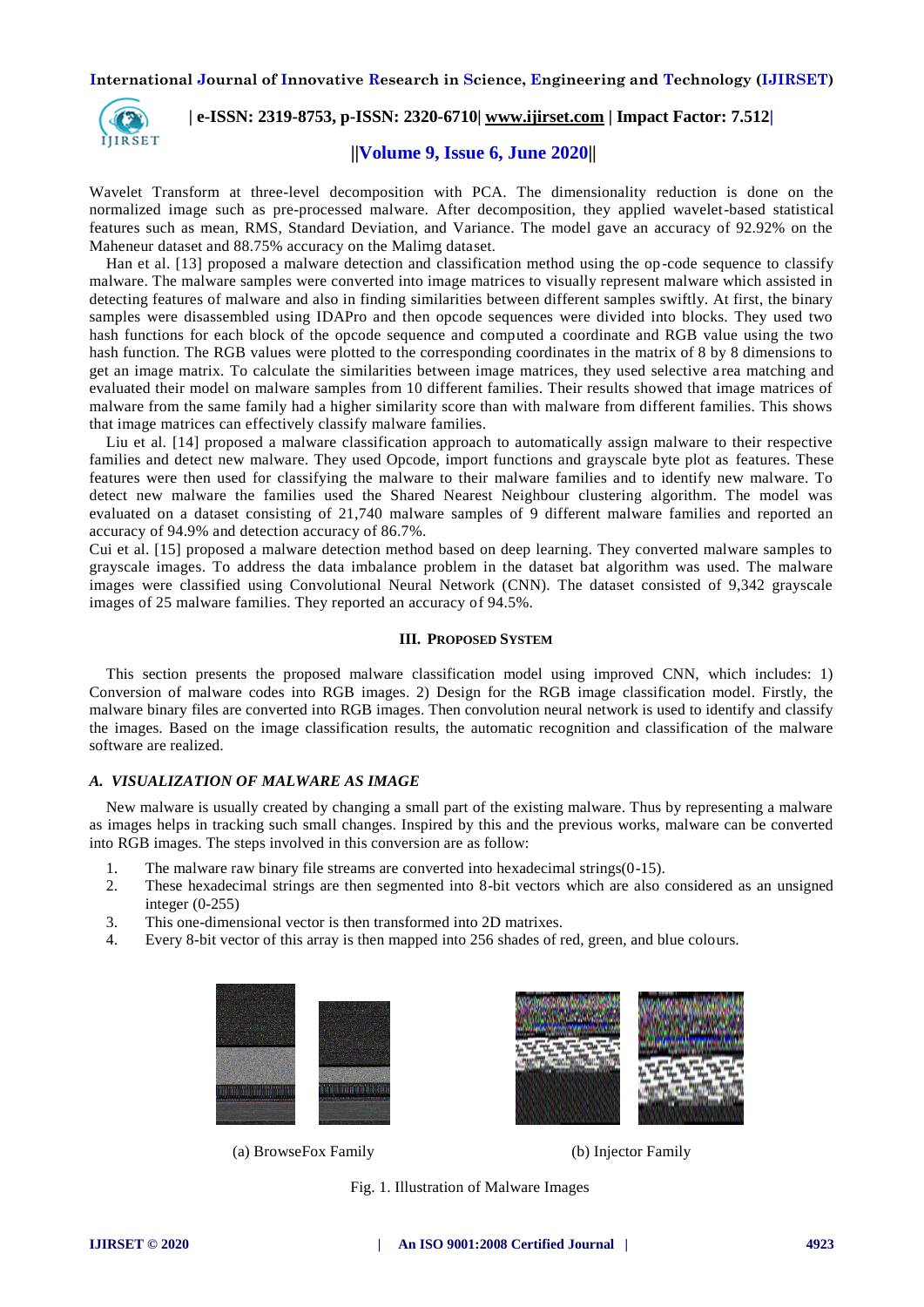

 **| e-ISSN: 2319-8753, p-ISSN: 2320-6710| www.ijirset.com | Impact Factor: 7.512|**

# **||Volume 9, Issue 6, June 2020||**

Fig.1 shows examples of malware images of various families. It can be noted that images of the same malware family are visually similar and they differ from the images belonging to other malware families. Fig.1 (a) shows the variants of the BrowseFox malware family, Fig.1 (b) represents malware variants from Expiro family. These visual similarities among the malware images of the same family have inspired to classify malware using image recognition methods. Here Convolution Neural Network with an additional pooling layer called Spatial Pyramid Pooling (SPP) is used for recognizing the malware images.

# *B. DATA PRE-PROCESSING AND AUGMENTATION*

In this model, the data pre-processing step is nearly negligible as the input images need not be resized to a fixed dimension. So the pre-processing step includes the image to array conversion.

Data augmentation of the existing dataset of malware images is done to increase the diversity of data available for training the model. It is done to enlarge the dataset so that the neural network is exposed to different variations of the image. This can improve the robustness of the model. The techniques used for augmenting the data are rotation, flip, zoom, shift, etc.



Fig.2. Proposed System

## *C. TRAINING*

The network is trained using the malware images for classification. Here the training is done with Epoch as 4. The dataset is split into as training and validation set where 80% of the dataset is given for training the model and 20% of the dataset is kept for evaluating the model. Fig.2 represents the proposed system. This network accepts variable size images and generates fixed output due to an additional pooling layer called the Spatial Pyramid Pooling layer (SPP), hence eliminating the fixed dimension constraint.

## *D. CONVOLUTIONAL NEURAL NETWORK*

The Convolutional Neural Network is an artificial neural network that is used for image recognition, classification, and processing. It uses deep learning to perform descriptive and generative tasks. Input to the model is a malware image and output is the class to which the malware image belongs. The structure of the CNN for malware color image is shown in the figure. The CNN used here consists of an input layer, convolution layer, max-pooling layer, spatial pyramid pooling layer, and fully connected layers. The activation function used with convolutional layers is ReLu (Rectified Linear Unit) and for the dense layer is softmax function.

In the pre-processing step, the malware color images are converted into the array and then given into the input layer of the neural network. Here the image size is variable, the batch size is 32 and the initial learning rate is le-3. First, the training images are brought into the neural network through the input layer. Following the input layer is the convolutional layer. The convolutional layer applies a certain number of convolutional operation to extract certain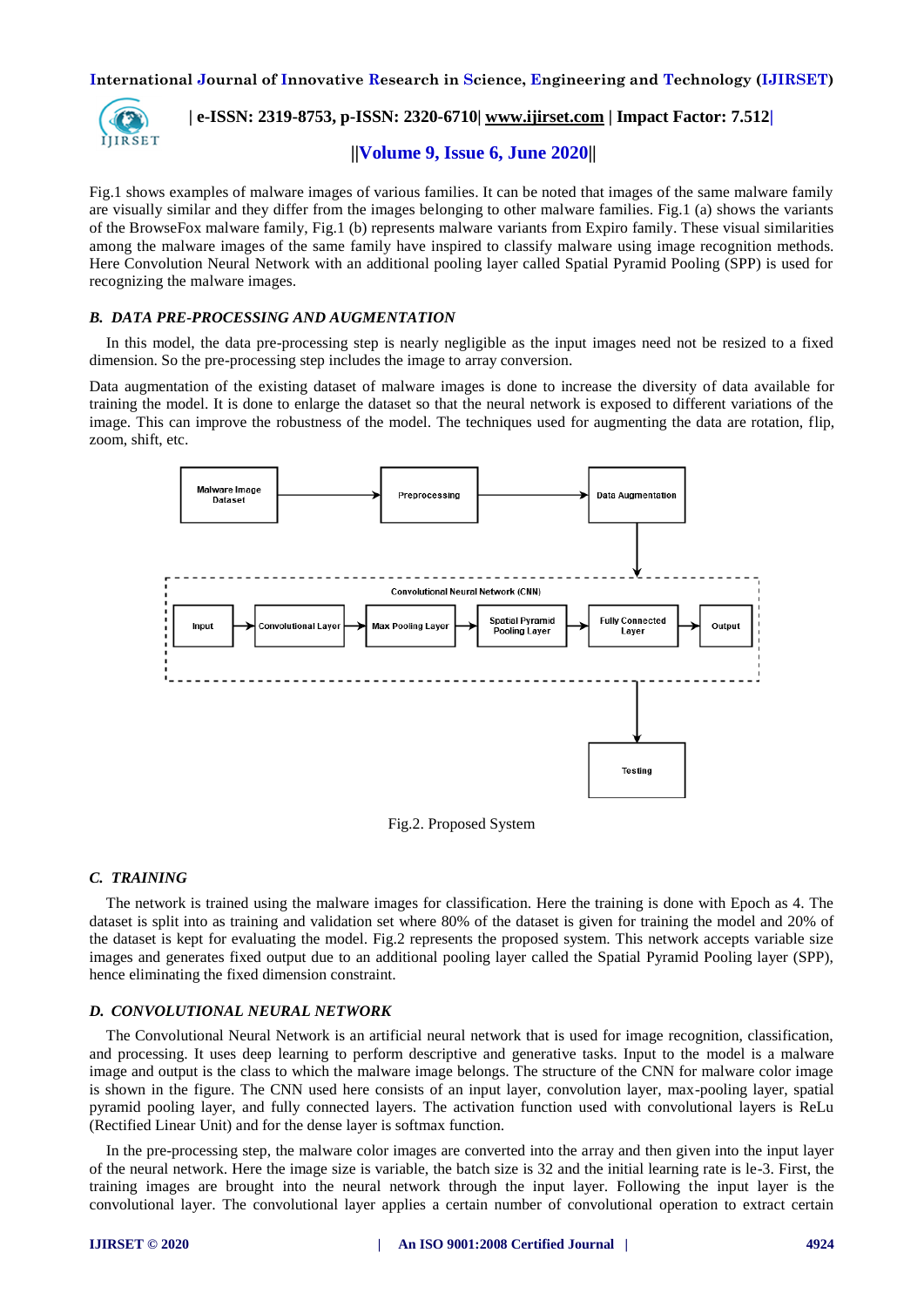

 **| e-ISSN: 2319-8753, p-ISSN: 2320-6710| www.ijirset.com | Impact Factor: 7.512|**

# **||Volume 9, Issue 6, June 2020||**

features from the image. The filters operate on sub-regions of an image and feature maps are generated. The filter used in this system is a 3X3 filter. The activation function used in this neural network with the convolutional layer is ReLu (Rectified Linear Unit). ReLu is used to introduce nonlinearity after a linear operation is carried out. This layer increases the non-linearity property of the model without affecting the receptive field of a convolutional layer. The next layer after the convolution layer and ReLu is the max-pooling layer. Max Pooling layer helps in reducing the size of the input representation. Its function is to reduce the amount of parameter and computation. It extracts features from the feature maps. The result of max-pooling is a pooled feature map that highlights the most present features in the feature maps. It eliminates that information from the image that is not the feature and reduces the size and parameters. The pool size used is 2x2, so the max operation would be taking a max over 4 numbers in this case and the depth dimension remains unchanged.

Between the last convolutional layer and the dense layer a spatial pyramid pooling layer (SPP) is used. This layer generates fixed-length representation regardless of the image size. It pools the features and generates a fixed-length output, which is then given to the fully connected layer. The fully connected layer is a multilayer perceptron and uses a classifier at the output layer. Every neuron from the previous layers is connected to the neurons in the next layer. This layer uses the features from the output of the previous layers to classify the input image based on training data.

## *E. TESTING*

After training the model, testing, or evaluation of the model is done to determine the accuracy and precision of the model. It determines how accurately the model can classify a malware image and results in its corresponding malware family.

## **IV. EXPERIMENTAL SETUP**

The dataset consists of 3500 malware images from 10 malware families. Each of the malware images belonged to one of the 10 malware families. The malware samples were randomly split into a training set and testing set. 80% of the malware sample was kept for training and the remaining 20% of malware samples were for testing evaluating the model. For implementing the proposed model we used Python programming with different python libraries. For learning the model, Keras and Tensorflow backend was used. Scikit-learn was used for performance evaluation and matplotlib was used for plotting. We ran our experiment on PC with Intel Core i5, CPU (1.6 GHz), and 4GB RAM.

#### **V. RESULT ANALYSIS**

We implemented the malware classification model using RGB images with CNN architecture and RGB images with the CNN+SPP model. The CNN model was trained and tested using the image of size 224X224. The proposed CNN+SPP model trained variable-sized malware images of sizes. Fig.3 represents the performance of the two models on the training dataset. It can be referred that the accuracy of the training dataset for the proposed model is higher than the CNN model. Fig.4 represents the performance of the classification models on the validation dataset. It is clearly shown that there is an increase in the accuracy during each epoch value in the proposed system.



Epoch Fig.3. Accuracy of classification models on the Training set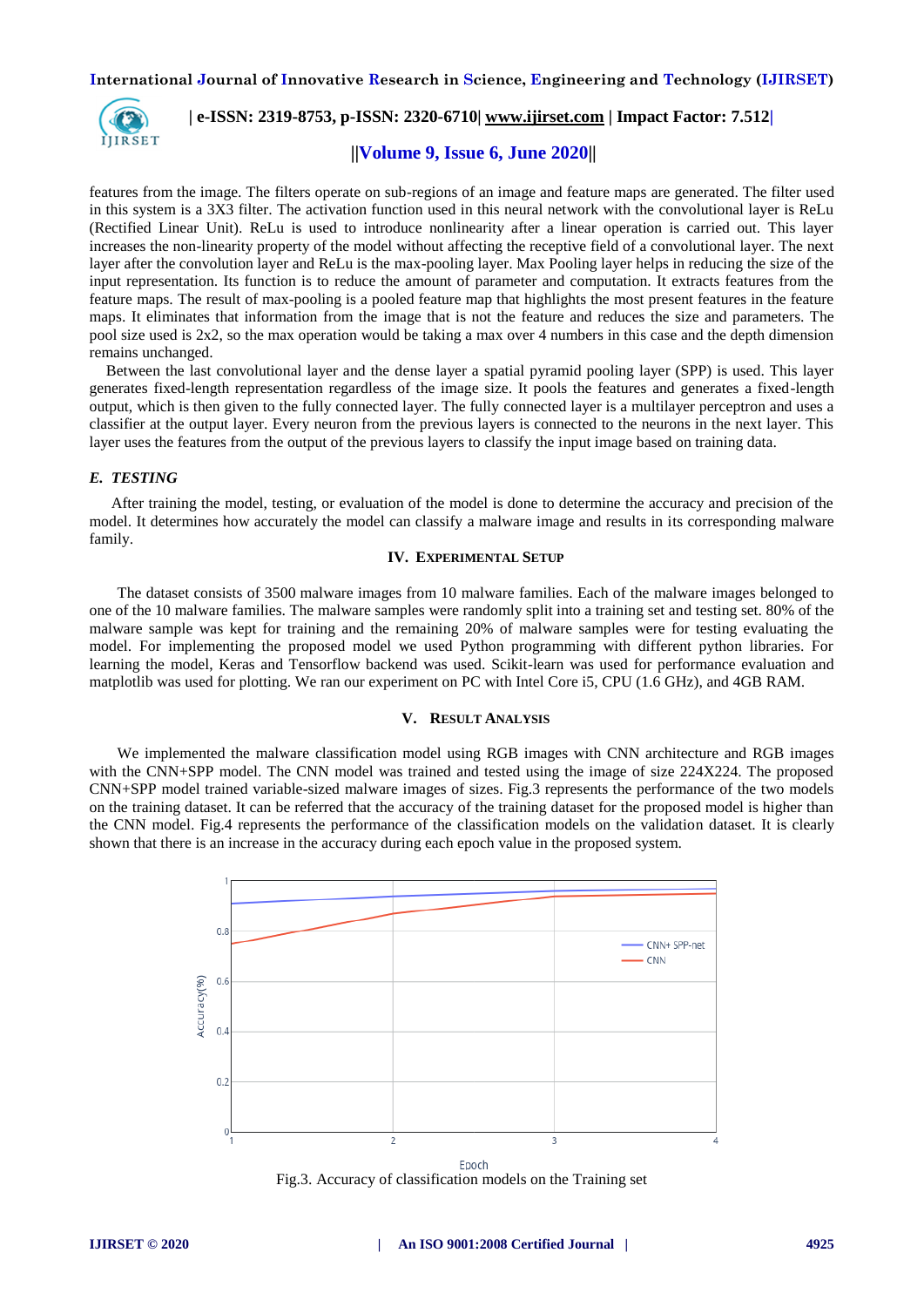

 **| e-ISSN: 2319-8753, p-ISSN: 2320-6710| www.ijirset.com | Impact Factor: 7.512|**

 **||Volume 9, Issue 6, June 2020||** 



Fig.4. Accuracy of classification models on the Validation set

The dataset consists of 3500 images in which 2800 images were used for training the model and 700 images were used for evaluating the model. The proposed model gives 97% of classification accuracy which is higher than the basic CNN model which gives an accuracy of 85%.

## **VI. CONCLUSION**

Malware has become a great threat to the security of computer systems. It is essential to prevent the attacks and impact that they cause to the system. In this paper, we presented an approach for malware classification based on the visualization approach. Malware images are represented as RGB images. The model proposed in this work gives an improvement in previous works and shows that the SPP layer can improve all CNN based networks as it increases recognition accuracy and improves the robustness of the model.

The malware authors use obfuscation techniques such as adding jumping instructions, redundant code fragments to make malware remain undetected from the visualization approaches. This can be an area for future work where implementation can also be done for obfuscated malware.

## **REFERENCES**

- [1] Z. Zhao, "A virus detection scheme based on features of the Control Flow Graph. " 2nd International Conference on Artificial Intelligence, Management Science, and Electronic Commerce (AIMSEC), pages 943-947, 2011.
- [2] Y. Ye, D. Wang, T. Li, and D. Ye, "Imds: intelligent malware detection system, " in KDD, P. Berkhin, R. Caruana, and X. Wu, Eds., pp. 1043-1047, ACM 2007.
- [3] Zolkipli, M.F. and Jantan, A. (2011) An Approach for Malware Behavior Identification and Classification. Proceeding of 3rd International Conference on Computer Research and Development, Shanghai, 11-13 March 2011, 191-194.
- [4] C. Fan, H.W. Hsiao, C.H. Chou, and Y.F. Tseng, "Malware Detection System Based on API Log Data Mining". IEEE 39th Annual International Computers, Software Applications Conference, 2015.
- [5] S.Tobiyama, Y. Yamaguchi, H. Shimada, T. Ikuse, and T. Yagi, "Malware detection with a deep neural network using process behavior, " in Computer Software and Applications Conference (COMPSAC), 2016 IEEE 40th Annual, vol. 2. IEEE, pp. 577 – 582, 2016.
- [6] Biley, M., Oberheid, J., Andersen, J., Morley Mao, Z., Jahanian, F. and Nazario, J., "Automated Classification and Analysis of Internet Malware". Proceedings of the 10th International Conference on Recent Advances in Intrusion Detection, 4637, 178-197, 2007.
- [7] Anderson, B., Storlie, C. and Lane, T., Improving Malware Classification: Bridging the Static/Dynamic Gap. Proceedings of 5th ACM Workshop on Security and Artificial Intelligence (AISec), 3-14,2012.
- [8] Islam, R., Tian, R., Battenb, L. and Versteeg, S., Classification of Malware Based on Integrated Static and Dynamic Features. Journal of Network and Computer Application, 36, 646-556, 2013.